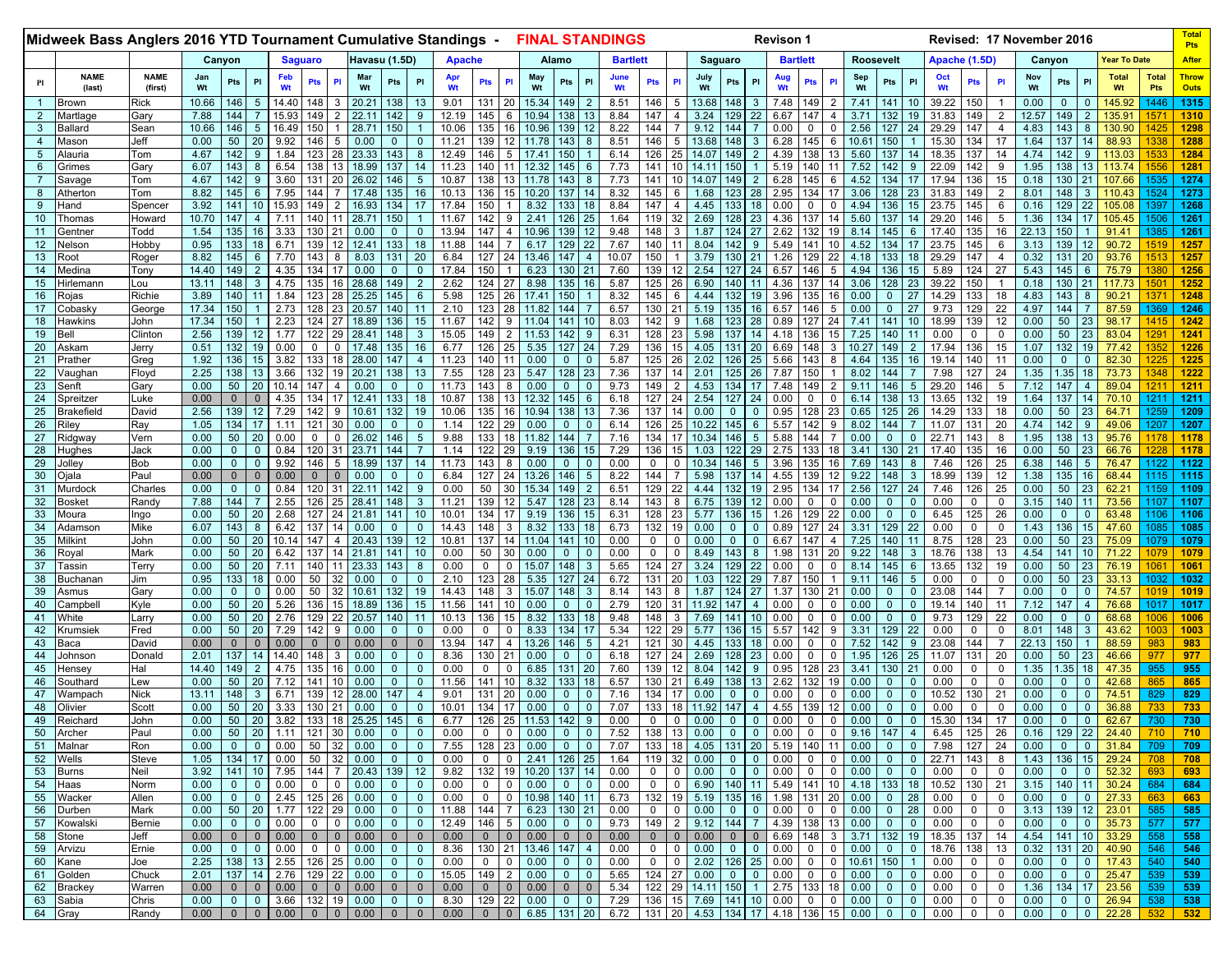|            | Midweek Bass Anglers 2016 YTD Tournament Cumulative Standings -                                                                                                                                                                                                                                                                                                                                                                                                                                                                                                                                                                                                                                                           |                        |                   |                             |                                                                                                                        |              |                           |                             |                              |               |                            |                              |                |                              |                              |              |                              |                            | <b>FINAL STANDINGS</b> |                             |                                                     |               |                      |                            | <b>Revison 1</b>   |                            |                            |                           |                              |                                 | Revised: 17 November 2016 |                          |                      |              |                             |                            |                    |                      | Total<br><b>Pts</b>         |
|------------|---------------------------------------------------------------------------------------------------------------------------------------------------------------------------------------------------------------------------------------------------------------------------------------------------------------------------------------------------------------------------------------------------------------------------------------------------------------------------------------------------------------------------------------------------------------------------------------------------------------------------------------------------------------------------------------------------------------------------|------------------------|-------------------|-----------------------------|------------------------------------------------------------------------------------------------------------------------|--------------|---------------------------|-----------------------------|------------------------------|---------------|----------------------------|------------------------------|----------------|------------------------------|------------------------------|--------------|------------------------------|----------------------------|------------------------|-----------------------------|-----------------------------------------------------|---------------|----------------------|----------------------------|--------------------|----------------------------|----------------------------|---------------------------|------------------------------|---------------------------------|---------------------------|--------------------------|----------------------|--------------|-----------------------------|----------------------------|--------------------|----------------------|-----------------------------|
|            |                                                                                                                                                                                                                                                                                                                                                                                                                                                                                                                                                                                                                                                                                                                           |                        |                   | Canyon                      |                                                                                                                        |              | <b>Saguaro</b>            |                             |                              | Havasu (1.5D) |                            |                              | <b>Apache</b>  |                              |                              |              | Alamo                        |                            | <b>Bartlett</b>        |                             |                                                     |               | Saguaro              |                            | <b>Bartlett</b>    |                            |                            |                           | Roosevelt                    |                                 | Apache (1.5D)             |                          |                      |              | Canyon                      |                            | Year To Date       |                      | <b>After</b>                |
| Pl         | <b>NAME</b><br>(last)                                                                                                                                                                                                                                                                                                                                                                                                                                                                                                                                                                                                                                                                                                     | <b>NAME</b><br>(first) | Jan<br>Wt         | Pts                         | PI                                                                                                                     |              | Feb<br>Wt                 | Pts                         | PI                           | Mar<br>Wt     | Pts                        | PI                           | Apr<br>Wt      | Pts                          | PI                           | May<br>Wt    | Pts                          | PI                         | June<br>Wt             | Pts                         | <b>PI</b>                                           | July<br>Wt    | Pts                  | PI                         | Aug<br>Wt          | Pts                        | PI                         | Sep<br>Wt                 | Pts                          | PI                              | Oct<br>Wt                 | <b>Pts</b>               | PI                   | Nov<br>Wt    | Pts                         | PI                         | <b>Total</b><br>Wt | <b>Total</b><br>Pts  | <b>Throw</b><br><b>Outs</b> |
| 65         | Turner                                                                                                                                                                                                                                                                                                                                                                                                                                                                                                                                                                                                                                                                                                                    | Gene                   | 0.00              | $\mathbf{0}$                | $\Omega$                                                                                                               | 6.54         |                           | 138                         |                              | 0.00          | $\mathbf 0$                | $\Omega$                     | 12.19          | 145                          | 6                            | 0.00         | $\mathbf{0}$                 |                            | 0.00                   | 0                           | $\mathbf{0}$                                        | 0.00          | $\Omega$             | $\Omega$                   | 0.00               | 0                          | 0                          | 0.00                      | $\mathbf 0$                  | $\mathbf 0$                     | 22.09                     | 142                      | 9                    | 0.00         | 50                          | 23                         | 40.82              | 475                  | 475                         |
| 66         | Steel                                                                                                                                                                                                                                                                                                                                                                                                                                                                                                                                                                                                                                                                                                                     | Dwayne                 | 0.00              | $\mathbf{0}$                | $\Omega$                                                                                                               | 0.00         |                           | $\mathbf 0$                 |                              | 0.00          | $\mathbf{0}$               | $\Omega$                     | 10.81          | 137                          |                              | 0.00         | $\Omega$                     |                            | 0.00                   | 0                           | $\Omega$                                            | 10.22         | 145                  | 6                          | 0.00               | $\mathbf 0$                |                            | 7.69                      | 143                          | 8                               | 0.00                      | 0                        | 0                    | 0.00         | 50                          | 23                         | 28.72              | 475                  | 475                         |
| 67         | Cunningham                                                                                                                                                                                                                                                                                                                                                                                                                                                                                                                                                                                                                                                                                                                | Debra                  | 0.00              | $\mathbf 0$                 | $\Omega$                                                                                                               | 0.00         |                           | 50                          | 32                           | 0.00          | $\mathbf{0}$               | $\Omega$                     | 0.00           | $\mathbf 0$                  | 0                            | 0.00         | $\Omega$                     | $\Omega$                   | 0.00                   | 0                           | 0                                                   | 6.49          | 138                  |                            | 0.00               | 0                          | $\Omega$                   | 3.67                      | 131                          | 20                              | 8.75                      | 128                      | 23                   | 0.00         | $\mathbf{0}$                | $\mathbf 0$                | 18.91              | 447                  | 447                         |
| 68         | Nelson                                                                                                                                                                                                                                                                                                                                                                                                                                                                                                                                                                                                                                                                                                                    | <b>Bruce</b>           | 0.00              | $\mathbf{0}$                | $\mathbf{0}$                                                                                                           | 0.00         |                           | 0<br>$\Omega$               | $\mathbf{0}$<br>$\mathbf 0$  | 0.00          | $\mathbf 0$<br>$\Omega$    | $\mathbf{0}$<br>$\Omega$     | 0.00<br>0.00   | $\mathbf{0}$<br>$\mathbf{0}$ | 0                            | 0.00         | $\mathbf{0}$                 | $\mathbf{0}$<br>$\Omega$   | 7.29<br>7.52           | 136                         | 15                                                  | 8.49          | 143<br>$\Omega$      | 8<br>$\Omega$              | 5.66               | 143<br>$\Omega$            | 8<br>$\Omega$              | 0.00                      | $\mathbf 0$                  | $\mathbf{0}$                    | 0.00                      | 0<br>0                   | 0                    | 0.00<br>0.00 | $\mathbf{0}$                | $\mathbf 0$                | 21.44              | 422<br>417           | 422                         |
| 69<br>70   | hiel <sup>-</sup><br>Hollowa∖                                                                                                                                                                                                                                                                                                                                                                                                                                                                                                                                                                                                                                                                                             | Dennis<br>Mike         | 3.89<br>0.00      | 140<br>$\mathbf{0}$         | 11                                                                                                                     | 0.00<br>0.00 |                           | 0                           | $\mathbf{0}$                 | 0.00<br>28.68 | 149                        | $\overline{2}$               | 9.88           | 133                          | 0<br>18                      | 0.00<br>0.00 | $\mathbf{0}$<br>$\mathbf{0}$ |                            | 0.00                   | 138<br>$\mathbf{0}$         | 13<br>$\Omega$                                      | 0.00<br>0.00  |                      | 0                          | 0.00<br>0.00       | 0                          | $\Omega$                   | 6.46<br>0.00              | 139<br>$\mathbf 0$           | 12 <sup>2</sup><br>$\mathbf 0$  | 0.00<br>5.89              | 124                      | 0<br>27              | 0.00         | $\mathbf 0$<br>$\mathbf 0$  | $\mathbf 0$<br>$\mathbf 0$ | 17.87<br>44.45     | 406                  | 417<br>406                  |
| 71         | Cormier                                                                                                                                                                                                                                                                                                                                                                                                                                                                                                                                                                                                                                                                                                                   | Tanneı                 | 0.00              | $\mathbf 0$                 | $\mathbf{0}$                                                                                                           | 2.73         |                           | 128                         | 23                           | 23.7'         | 144                        |                              | 0.00           | $\mathbf{0}$                 | 0                            | 0.00         | $\mathbf{0}$                 | $\mathbf 0$                | 6.51                   | 129                         | 22                                                  | 0.00          | $\Omega$             | 0                          | 0.00               | $\mathbf 0$                | 0                          | 0.00                      | $\mathbf{0}$                 | $\mathbf 0$                     | 0.00                      | 0                        | 0                    | 0.00         | $\mathbf 0$                 | $\mathbf 0$                | 32.95              | 401                  | 401                         |
| 72         | Brock                                                                                                                                                                                                                                                                                                                                                                                                                                                                                                                                                                                                                                                                                                                     | Lannes                 | 0.00              | $\mathbf 0$                 | $\mathbf{0}$                                                                                                           | 0.00         |                           | $\mathbf 0$                 | $\mathbf{0}$                 | 0.00          | $\mathbf{0}$               | $\mathbf 0$                  | 0.00           | $\overline{0}$               | $\mathbf{0}$                 | 0.00         | $\mathbf{0}$                 | $\Omega$                   | 7.67                   | 140                         |                                                     | 3.79          | 130                  | 21                         | 1.37               | 130                        | 21                         | 0.00                      | $\Omega$                     | $\mathbf{0}$                    | 0.00                      | 0                        | 0                    | 0.00         | $\mathbf 0$                 | $\mathbf 0$                | 12.83              | 400                  | 400                         |
| 73         | Shearer                                                                                                                                                                                                                                                                                                                                                                                                                                                                                                                                                                                                                                                                                                                   | Jack                   | 0.51              | 132                         | 19                                                                                                                     | 2.45         |                           | 125                         | 26                           | 8.03          | 131                        | 20                           | 0.00           | $\mathbf{0}$                 | 0                            | 0.00         | $\mathbf 0$                  | 0                          | 0.00                   | 0                           | $\Omega$                                            | 0.00          | $\mathbf{0}$         | $\Omega$                   | 0.00               | $\mathbf 0$                | $\Omega$                   | 0.00                      | $\mathbf{0}$                 | $\mathbf 0$                     | 0.00                      | 0                        | 0                    | 0.00         | $\mathbf 0$                 | $\mathbf 0$                | 10.99              | 388                  | 388                         |
| 74         | Hardy                                                                                                                                                                                                                                                                                                                                                                                                                                                                                                                                                                                                                                                                                                                     | Dennis                 | 0.00              | $\mathbf{0}$                | $\Omega$                                                                                                               | 0.00         |                           | $\Omega$                    | $\mathbf{0}$                 | 0.00          | $\mathbf 0$                | $\Omega$                     | 5.98           | 125                          | 26                           | 0.00         | $\Omega$                     | $\Omega$                   | 2.79                   | 120                         | 31                                                  | 2.01          | 125                  | 26                         | 0.00               | $\Omega$                   | $\Omega$                   | 0.00                      | $\Omega$                     | $\Omega$                        | 0.00                      | 0                        | $\Omega$             | 0.00         | $\mathbf{0}$                | $\mathbf 0$                | 10.78              | 370                  | 370                         |
| 75         | <ellv< td=""><td>Sean</td><td>0.00</td><td><math>\mathbf 0</math></td><td><math>\Omega</math></td><td>0.00</td><td></td><td><math>\Omega</math></td><td></td><td>0.00</td><td><math>\mathbf 0</math></td><td><math>\mathbf{0}</math></td><td>0.00</td><td><math>\overline{0}</math></td><td><math>\mathbf{0}</math></td><td>0.00</td><td><math>\Omega</math></td><td></td><td>0.00</td><td><math>\mathbf{0}</math></td><td><math>\Omega</math></td><td>0.00</td><td></td><td>0</td><td>0.00</td><td></td><td><math>\mathbf 0</math></td><td>10.27</td><td>149</td><td><math>\overline{2}</math></td><td>29.59</td><td>148</td><td>3</td><td>0.00</td><td>50</td><td>23</td><td>39.86</td><td>347</td><td>347</td></ellv<> | Sean                   | 0.00              | $\mathbf 0$                 | $\Omega$                                                                                                               | 0.00         |                           | $\Omega$                    |                              | 0.00          | $\mathbf 0$                | $\mathbf{0}$                 | 0.00           | $\overline{0}$               | $\mathbf{0}$                 | 0.00         | $\Omega$                     |                            | 0.00                   | $\mathbf{0}$                | $\Omega$                                            | 0.00          |                      | 0                          | 0.00               |                            | $\mathbf 0$                | 10.27                     | 149                          | $\overline{2}$                  | 29.59                     | 148                      | 3                    | 0.00         | 50                          | 23                         | 39.86              | 347                  | 347                         |
| 76         | Modzelewski                                                                                                                                                                                                                                                                                                                                                                                                                                                                                                                                                                                                                                                                                                               | Ernest                 | 0.00              | 50                          | 20                                                                                                                     | 0.00         |                           | 0                           | $\mathbf 0$                  | 0.00          | 0                          | $\Omega$                     | 0.00           | $\mathbf{0}$                 | 0                            | 0.00         | $\mathbf{0}$                 | $\mathbf 0$                | 0.00                   | 0                           | $\mathbf{0}$                                        | 0.00          | $\mathbf{0}$         |                            | 0.00               | 0                          | $\Omega$                   | 3.67                      | 131                          | 20                              | 0.00                      | 0                        | 0                    | 4.97         | 144                         |                            | 8.64               | 325                  | 325                         |
| 77         | Scheide                                                                                                                                                                                                                                                                                                                                                                                                                                                                                                                                                                                                                                                                                                                   | Ed                     | 0.00              | 50                          | 20                                                                                                                     | 3.60         |                           | 131                         | 20                           | 0.00          |                            | $\Omega$                     | 0.00           | $\mathbf{0}$                 | $\Omega$                     | 0.00         | $\Omega$                     | $\Omega$                   | 8.03                   | 142                         | 9                                                   | 0.00          |                      | 0                          | 0.00               | $\Omega$                   | $\Omega$                   | 0.00                      | $\Omega$                     | $\mathbf 0$                     | 0.00                      | 0                        | $\mathbf 0$          | 0.00         | $\mathbf 0$                 | $\mathbf 0$                | 11.63              | 323                  | 323                         |
| 78         | Aguayo                                                                                                                                                                                                                                                                                                                                                                                                                                                                                                                                                                                                                                                                                                                    | Mike                   | 0.00              | $\mathbf{0}$                |                                                                                                                        | 0.00         |                           | 50                          | 32                           | 16.93         | 134                        | 17                           | 8.30           | 129                          | 22                           | 0.00         | $\Omega$                     |                            | 0.00                   | 0                           |                                                     | 0.00          |                      |                            | 0.00               |                            | $\Omega$                   | 0.00                      | $\mathbf 0$                  | $\mathbf 0$                     | 0.00                      | 0                        | $\Omega$             | 0.00         | $\mathbf 0$                 | $\mathbf{0}$               | 25.23              | 313                  | 313                         |
| 79<br>80   | Coplan                                                                                                                                                                                                                                                                                                                                                                                                                                                                                                                                                                                                                                                                                                                    | Doug<br>Daniel         | 0.00<br>0.00      | $\mathbf 0$<br>$\mathbf{0}$ | $\mathbf{0}$<br>$\Omega$                                                                                               | 0.00<br>0.00 |                           | $\mathbf 0$<br>$\mathbf{0}$ | $\mathbf{0}$<br>$\mathbf{0}$ | 0.00<br>0.00  | $\mathbf{0}$<br>0          | $\Omega$<br>$\mathbf{0}$     | 0.00<br>0.00   | $\mathbf{0}$<br>$\mathbf{0}$ | $\mathbf{0}$<br>$\mathbf{0}$ | 0.00<br>0.00 | $\mathbf 0$<br>$\Omega$      |                            | 0.00<br>0.00           | $\mathbf 0$<br>$\mathbf{0}$ | $\Omega$<br>$\Omega$                                | 0.00<br>0.00  |                      | $\Omega$                   | 0.00<br>0.00       | $\mathbf 0$                | $\mathbf 0$<br>$\Omega$    | 0.00<br>6.46              | $\mathbf{0}$<br>139          | $\mathbf{0}$<br>12 <sup>2</sup> | 29.59<br>21.74            | 148<br>141               | 3<br>10              | 6.38<br>0.00 | 146<br>$\mathbf 0$          | 5<br>$\mathbf 0$           | 35.97<br>28.20     | 294<br>280           | 294<br>280                  |
| 81         | Pecotte<br>Page                                                                                                                                                                                                                                                                                                                                                                                                                                                                                                                                                                                                                                                                                                           | Bill                   | 0.00              | $\mathbf 0$                 | $\mathbf{0}$                                                                                                           | 2.68         |                           | 127                         | 24                           | 0.00          | $\mathbf{0}$               | $\mathbf{0}$                 | 0.00           | $\mathbf 0$                  | 0                            | 0.00         | $\mathbf 0$                  |                            | 0.00                   | 0                           | $\Omega$                                            | 0.00          | $\Omega$             | 0                          | 5.88               | 144                        |                            | 0.00                      | $\mathbf{0}$                 | $\mathbf 0$                     | 0.00                      | 0                        | 0                    | 0.00         | $\mathbf{0}$                | $\mathbf 0$                | 8.56               | 271                  | 271                         |
| 82         | Shaw                                                                                                                                                                                                                                                                                                                                                                                                                                                                                                                                                                                                                                                                                                                      | Michae                 | 1.54              | 135                         | 16                                                                                                                     | 5.26         |                           | 136                         | 15                           | 0.00          | $\Omega$                   | $\Omega$                     | 0.00           | $\mathbf{0}$                 | $\Omega$                     | 0.00         |                              |                            | 0.00                   | 0                           |                                                     | 0.00          |                      |                            | 0.00               | $\Omega$                   |                            | 0.00                      | $\Omega$                     | $\mathbf{0}$                    | 0.00                      | 0                        | $\Omega$             | 0.00         | $\Omega$                    | $\overline{0}$             | 6.80               | 271                  | 271                         |
| 83         | Ezell                                                                                                                                                                                                                                                                                                                                                                                                                                                                                                                                                                                                                                                                                                                     | Virgil                 | 0.00              | $\mathbf 0$                 |                                                                                                                        | 0.00         |                           | $\Omega$                    |                              | 0.00          | $\mathbf 0$                | $\mathbf{0}$                 | 0.00           | $\overline{0}$               | $\mathbf{0}$                 | 10.98        | 140                          | 11                         | 5.36                   | 124                         | 28                                                  | 0.00          |                      |                            | 0.00               | 0                          | $\Omega$                   | 0.00                      | $\Omega$                     | $\mathbf 0$                     | 0.00                      | 0                        | $\Omega$             | 0.00         | $\mathbf{0}$                | $\mathbf 0$                | 16.34              | 264                  | 264                         |
| 84         | Christy                                                                                                                                                                                                                                                                                                                                                                                                                                                                                                                                                                                                                                                                                                                   | Jason                  | 0.00              | $\mathbf{0}$                | $\mathbf{0}$                                                                                                           | 0.00         |                           | 0                           | $\mathbf{0}$                 | 0.00          | 0                          | $\Omega$                     | 0.00           | $\mathbf 0$                  | 0                            | 0.00         | $\mathbf{0}$                 | $\Omega$                   | 5.36                   | 124                         | 28                                                  | 0.00          | $\Omega$             |                            | 0.00               | $\mathbf 0$                | 0                          | 0.00                      | $\mathbf{0}$                 | $\mathbf 0$                     | 0.00                      | 0                        | 0                    | 1.38         | 135                         | 16                         | 6.74               | 259                  | 259                         |
| 85         | .indhorst                                                                                                                                                                                                                                                                                                                                                                                                                                                                                                                                                                                                                                                                                                                 | Troy                   | 0.00              | 50                          | 20                                                                                                                     | 7.70         |                           | 143                         | 8                            | 0.00          | 0                          | $\Omega$                     | 0.00           | $\mathbf{0}$                 | 0                            | 0.00         | $\Omega$                     | $\Omega$                   | 0.00                   | 0                           | $\Omega$                                            | 0.00          |                      | $\Omega$                   | 0.00               | $\Omega$                   | $\Omega$                   | 0.00                      | $\mathbf{0}$                 | $\mathbf 0$                     | 0.00                      | $\Omega$                 | $\Omega$             | 0.00         | $\mathbf{0}$                | $\mathbf 0$                | 7.70               | 193                  | 193                         |
| 86         | Simer                                                                                                                                                                                                                                                                                                                                                                                                                                                                                                                                                                                                                                                                                                                     | Steve                  | 0.00              | 50                          | 20                                                                                                                     | 7.12         |                           | 141                         | 10                           | 0.00          | $\Omega$                   | $\Omega$                     | 0.00           | $\mathbf 0$                  | $\Omega$                     | 0.00         | $\Omega$                     |                            | 0.00                   | $\mathbf{0}$                |                                                     | 0.00          |                      |                            | 0.00               | $\Omega$                   | $\Omega$                   | 0.00                      | $\mathbf 0$                  | $\mathbf 0$                     | 0.00                      | $\Omega$                 | $\Omega$             | 0.00         | $\mathbf{0}$                | $\mathbf 0$                | 7.12               | 191                  | 191                         |
| 87         | ⊃otts                                                                                                                                                                                                                                                                                                                                                                                                                                                                                                                                                                                                                                                                                                                     | Garland                | 0.00              | 50                          | 20                                                                                                                     | 0.00         |                           | $\mathbf 0$                 |                              | 0.00          | $\Omega$                   | $\Omega$                     | 0.00           | $\mathbf 0$                  | $\mathbf 0$                  | 6.17         | 129                          | 22                         | 0.00                   | $\mathbf 0$                 | $\Omega$                                            | 0.00          |                      |                            | 0.00               | $\Omega$                   | $\Omega$                   | 0.00                      | $\Omega$                     | $\mathbf{0}$                    | 0.00                      | 0                        | $\mathbf 0$          | 0.00         | $\mathbf{0}$                | $\mathbf 0$                | 6.17               | 179                  | 179                         |
| 88         | Cunningham                                                                                                                                                                                                                                                                                                                                                                                                                                                                                                                                                                                                                                                                                                                | Doug                   | 0.00              | $\mathbf 0$                 | $\mathbf{0}$                                                                                                           |              | 16.49                     | 150                         |                              | 0.00          | $\mathbf{0}$               | $\mathbf{0}$                 | 0.00           | $\mathbf 0$                  | 0                            | 0.00         | $\mathbf 0$                  | $\mathbf 0$                | 0.00                   | 0                           | $\Omega$                                            | 0.00          | $\Omega$             | $\Omega$                   | 0.00               | $\mathbf 0$                | 0                          | 0.00                      | $\mathbf{0}$                 | $\mathbf 0$                     | 0.00                      | $\mathbf{0}$             | 0                    | 0.00         | $\mathbf{0}$                | $\mathbf 0$                | 16.49              | 150                  | 150                         |
| 89         | .ogsdon                                                                                                                                                                                                                                                                                                                                                                                                                                                                                                                                                                                                                                                                                                                   | Tim                    | 0.00              | $\mathbf{0}$                | $\mathbf{0}$                                                                                                           | 0.00         |                           | $\mathbf{0}$                | $\mathbf{0}$                 | 0.00          | $\mathbf 0$                | $\mathbf 0$                  | 0.00           | $\mathbf{0}$                 | $\mathbf{0}$                 | 0.00         | $\mathbf 0$                  | $\Omega$                   | 10.07                  | 150                         |                                                     | 0.00          | $\Omega$             | $\Omega$                   | 0.00               | $\Omega$                   | $\Omega$                   | 0.00                      | $\mathbf{0}$                 | $\mathbf{0}$                    | 0.00                      | $\mathbf{0}$             | 0                    | 0.00         | $\mathbf{0}$                | $\mathbf 0$                | 10.07              | 150                  | 150                         |
| 90         | Stanton                                                                                                                                                                                                                                                                                                                                                                                                                                                                                                                                                                                                                                                                                                                   | Jason                  | 0.00              | $\mathbf{0}$                | $\Omega$<br>$\Omega$                                                                                                   | 0.00         |                           | $\Omega$                    | $\mathbf{0}$                 | 0.00          | $\Omega$                   | $\Omega$<br>$\Omega$         | 0.00           | $\mathbf{0}$                 | $\Omega$                     | 0.00         | $\mathbf{0}$                 |                            | 0.00                   | $\mathbf{0}$                | $\Omega$                                            | 0.00          |                      | O                          | 0.00               | $\Omega$                   | $\Omega$<br>$\Omega$       | 0.00                      | $\mathbf{0}$                 | $\mathbf 0$                     | 0.00                      | $\mathbf{0}$             | $\mathbf{0}$         | 12.57        | 149                         | $\overline{2}$             | 12.57              | 149<br>147           | 149                         |
| 91<br>92   | Meyer<br>Seibly                                                                                                                                                                                                                                                                                                                                                                                                                                                                                                                                                                                                                                                                                                           | Jeff<br>Mike           | 0.00<br>0.00      | $\mathbf 0$<br>$\mathbf 0$  | $\mathbf{0}$                                                                                                           | 0.00<br>9.20 |                           | $\mathbf{0}$<br>145         | 6                            | 0.00<br>0.00  | $\mathbf 0$<br>$\mathbf 0$ | $\mathbf{0}$                 | 0.00<br>0.00   | $\mathbf{0}$<br>$\mathbf 0$  | $\mathbf{0}$<br>0            | 0.00<br>0.00 | $\mathbf{0}$<br>$\mathbf 0$  | $\mathbf{0}$               | 0.00<br>0.00           | $\mathbf 0$<br>0            | $\Omega$<br>$\mathbf 0$                             | 0.00<br>0.00  | $\mathbf{0}$         | $\Omega$                   | 0.00<br>0.00       | 0                          | 0                          | 9.16<br>0.00              | 147<br>$\mathbf{0}$          | $\overline{4}$<br>$\mathbf 0$   | 0.00<br>0.00              | 0<br>0                   | $\mathbf 0$<br>0     | 0.00<br>0.00 | $\mathbf{0}$<br>$\mathbf 0$ | $\mathbf 0$<br>$\mathbf 0$ | 9.16<br>9.20       | 145                  | 147<br>145                  |
| 93         | Green                                                                                                                                                                                                                                                                                                                                                                                                                                                                                                                                                                                                                                                                                                                     | Geoffrey               | 0.00              | $\mathbf{0}$                | $\mathbf{0}$                                                                                                           | 0.00         |                           | $\Omega$                    | $\mathbf{0}$                 | 0.00          | $\Omega$                   | $\Omega$                     | 0.00           | $\mathbf{0}$                 | $\mathbf{0}$                 | 0.00         | $\mathbf{0}$                 |                            | 0.00                   | $\mathbf{0}$                | $\Omega$                                            | 0.00          |                      | $\Omega$                   | 0.00               |                            | $\Omega$                   | 0.00                      | $\Omega$                     | $\mathbf 0$                     | 0.00                      | $\mathbf{0}$             | $\mathbf 0$          | 5.43         | 145                         | $6\phantom{1}6$            | 5.43               | 145                  | 145                         |
| 94         | ⊺raile⊺                                                                                                                                                                                                                                                                                                                                                                                                                                                                                                                                                                                                                                                                                                                   | Lionel                 | 0.00              | $\mathbf{0}$                | $\mathbf{0}$                                                                                                           | 0.00         |                           | 0                           | $\mathbf{0}$                 | 0.00          | $\mathbf 0$                | $\mathbf{0}$                 | 0.00           | $\mathbf{0}$                 | $\mathbf 0$                  | 0.00         | $\mathbf{0}$                 |                            | 0.00                   | $\mathbf{0}$                | $\mathbf{0}$                                        | 0.00          | $\mathbf{0}$         | $\Omega$                   | 0.00               | 0                          | $\Omega$                   | 0.00                      | $\mathbf{0}$                 | $\mathbf 0$                     | 21.74                     | 141                      | 10                   | 0.00         | $\mathbf 0$                 | $\mathbf 0$                | 21.74              | 141                  | 141                         |
| 95         | Shaw                                                                                                                                                                                                                                                                                                                                                                                                                                                                                                                                                                                                                                                                                                                      | Jamie                  | 0.00              | $\mathbf{0}$                | $\Omega$                                                                                                               | 0.00         |                           | $\mathbf 0$                 | $\Omega$                     | 0.00          | $\mathbf{0}$               | $\Omega$                     | 0.00           | $\mathbf 0$                  | $\mathbf 0$                  | 0.00         | $\Omega$                     |                            | 0.00                   | 0                           | $\Omega$                                            | 6.75          | 139                  | 12                         | 0.00               | $\Omega$                   |                            | 0.00                      | $\mathbf{0}$                 | $\mathbf 0$                     | 0.00                      | 0                        | $\Omega$             | 0.00         | $\mathbf{0}$                | $\mathbf 0$                | 6.75               | 139                  | 139                         |
| 96         | :lliot                                                                                                                                                                                                                                                                                                                                                                                                                                                                                                                                                                                                                                                                                                                    | Mike                   | 0.00              | $\mathbf 0$                 | $\Omega$                                                                                                               | 0.00         |                           | $\mathbf 0$                 |                              | 0.00          | 0                          | $\mathbf{0}$                 | 0.00           | $\mathbf{0}$                 | $\mathbf{0}$                 | 0.00         | $\mathbf{0}$                 |                            | 0.00                   | $\mathbf{0}$                |                                                     | 0.00          |                      |                            | 0.00               |                            | $\mathbf 0$                | 6.14                      | 138                          | 13                              | 0.00                      | 0                        | $\mathbf 0$          | 0.00         | $\mathbf{0}$                | $\mathbf 0$                | 6.14               | 138                  | 138                         |
| 97         | Morrison                                                                                                                                                                                                                                                                                                                                                                                                                                                                                                                                                                                                                                                                                                                  | Jake                   | 1.92              | 136                         | 15                                                                                                                     | 0.00         |                           | 0                           | 0                            | 0.00          | $\mathbf 0$                | $\mathbf{0}$                 | 0.00           | $\mathbf 0$                  | 0                            | 0.00         | $\mathbf 0$                  | $\Omega$                   | 0.00                   | 0                           | 0                                                   | 0.00          | $\mathbf{0}$         | $\Omega$                   | 0.00               | 0                          | $\Omega$                   | 0.00                      | $\mathbf{0}$                 | $\mathbf{0}$                    | 0.00                      | 0                        | $\mathbf 0$          | 0.00         | $\mathbf{0}$                | $\mathbf 0$                | 1.92               | 136                  | 136                         |
| 98         | Rice                                                                                                                                                                                                                                                                                                                                                                                                                                                                                                                                                                                                                                                                                                                      | Dave                   | 0.00              | $\Omega$                    | $\Omega$                                                                                                               | 0.00         |                           | $\Omega$                    | $\mathbf{0}$                 | 0.00          | $\Omega$                   | $\Omega$                     | 0.00           | $\mathbf{0}$                 | $\mathbf 0$                  | 8.98         | 135                          | 16                         | 0.00                   | $\mathbf{0}$                | $\Omega$                                            | 0.00          | $\Omega$             | $\Omega$                   | 0.00               | $\Omega$                   | $\Omega$                   | 0.00                      | $\mathbf{0}$                 | $\mathbf 0$                     | 0.00                      | $\Omega$                 | $\Omega$             | 0.00         | $\mathbf 0$                 | $\mathbf 0$                | 8.98               | 135                  | 135                         |
| 99         | Siekmanr                                                                                                                                                                                                                                                                                                                                                                                                                                                                                                                                                                                                                                                                                                                  | Luke                   | 0.00              | $\mathbf{0}$                |                                                                                                                        | 0.00         |                           | $\mathbf{0}$                | $\Omega$                     | 0.00          | $\mathbf{0}$               | $\Omega$                     | 0.00           | $\mathbf{0}$                 | $\Omega$                     | 0.00         | $\mathbf 0$                  |                            | 0.00                   | $\mathbf{0}$                | $\Omega$                                            | 0.00          |                      |                            | 0.00               |                            |                            | 4.64                      | 135                          | 16                              | 0.00                      | 0                        | $\Omega$             | 0.00         | $\mathbf{0}$                | $\mathbf 0$                | 4.64               | 135                  | 135                         |
| 100        | Baker                                                                                                                                                                                                                                                                                                                                                                                                                                                                                                                                                                                                                                                                                                                     | <b>Brad</b>            | 0.00              | $\mathbf 0$                 | $\Omega$                                                                                                               | 0.00         |                           | $\mathbf{0}$                | $\mathbf{0}$                 | 0.00          | $\mathbf{0}$               | $\Omega$                     | 0.00           | $\overline{0}$               | $\mathbf{0}$                 | 8.33         | 134                          | 17                         | 0.00                   | 0                           | $\Omega$                                            | 0.00          | $\Omega$             | 0                          | 0.00               | $\mathbf 0$                | 0                          | 0.00                      | $\mathbf 0$                  | $\mathbf 0$                     | 0.00                      | 0                        | 0                    | 0.00         | $\mathbf{0}$                | $\mathbf 0$                | 8.33               | 134                  | 134                         |
| 101        | .emanski                                                                                                                                                                                                                                                                                                                                                                                                                                                                                                                                                                                                                                                                                                                  | Matt                   | 0.00<br>0.00      | $\mathbf 0$<br>$\mathbf{0}$ | $\mathbf{0}$<br>$\mathbf{0}$                                                                                           | 0.00<br>0.00 |                           | $\Omega$<br>$\Omega$        | $\mathbf{0}$                 | 0.00<br>0.00  | 0<br>0                     | $\mathbf{0}$<br>$\mathbf{0}$ | 9.82<br>0.00   | 132<br>$\mathbf{0}$          | 19<br>0                      | 0.00<br>0.00 | $\mathbf 0$<br>$\mathbf 0$   | $\overline{0}$<br>$\Omega$ | 0.00<br>0.00           | 0<br>0                      | $\Omega$<br>0                                       | 0.00<br>0.00  | $\Omega$             | $\Omega$<br>$\Omega$       | 0.00<br>0.00       | 0<br>$\Omega$              | $\Omega$<br>$\Omega$       | 0.00<br>0.00              | $\mathbf{0}$<br>$\mathbf{0}$ | $\mathbf 0$<br>$\mathbf 0$      | 0.00<br>0.00              | 0<br>0                   | 0<br>0               | 0.00<br>1.07 | $\mathbf 0$<br>132          | $\mathbf 0$<br>19          | 9.82<br>1.07       | 132<br>132           | 132                         |
| 102<br>103 | Keilholtz<br>Pinnell                                                                                                                                                                                                                                                                                                                                                                                                                                                                                                                                                                                                                                                                                                      | Ryan<br>Kirby          | 0.00              | $\mathbf{0}$                | $\mathbf{0}$                                                                                                           | 0.00         |                           | $\Omega$                    | 0<br>$\mathbf{0}$            | 0.00          | $\mathbf{0}$               | $\Omega$                     | 0.00           | $\mathbf{0}$                 | $\mathbf{0}$                 | 0.00         | $\Omega$                     |                            | 0.00                   | $\mathbf{0}$                | $\Omega$                                            | 0.00          |                      |                            | 0.00               | $\Omega$                   | $\Omega$                   | 1.95                      | 126                          | 25                              | 0.00                      | 0                        | 0                    | 0.00         | $\mathbf{0}$                | $\mathbf 0$                | 1.95               | 126                  | 132<br>126                  |
| 104        | Yeager                                                                                                                                                                                                                                                                                                                                                                                                                                                                                                                                                                                                                                                                                                                    | Dale                   | 0.00              | $\mathbf 0$                 | $\Omega$                                                                                                               | 0.00         |                           | $\mathbf{0}$                |                              | 0.00          | $\mathbf 0$                | $\mathbf{0}$                 | 2.62           | 124                          | 27                           | 0.00         | $\mathbf{0}$                 | $\Omega$                   | 0.00                   | 0                           | $\Omega$                                            | 0.00          | $\Omega$             | 0                          | 0.00               | $\Omega$                   | 0                          | 0.00                      | $\mathbf 0$                  | $\mathbf 0$                     | 0.00                      | 0                        | 0                    | 0.00         | $\mathbf{0}$                | $\mathbf 0$                | 2.62               | 124                  | 124                         |
| 105        | Foster                                                                                                                                                                                                                                                                                                                                                                                                                                                                                                                                                                                                                                                                                                                    | Jerrith                | 0.00              | $\mathbf{0}$                | $\mathbf{0}$                                                                                                           | 2.23         |                           | 124                         | 27                           | 0.00          | 0                          | $\mathbf{0}$                 | 0.00           | $\mathbf{0}$                 | 0                            | 0.00         | $\mathbf{0}$                 | $\mathbf 0$                | 0.00                   | 0                           | $\Omega$                                            | 0.00          |                      |                            | 0.00               | 0                          | $\Omega$                   | 0.00                      | $\mathbf{0}$                 | $\mathbf 0$                     | 0.00                      | 0                        | 0                    | 0.00         | $\mathbf 0$                 | $\mathbf 0$                | 2.23               | 124                  | 124                         |
| 106        | Ezell                                                                                                                                                                                                                                                                                                                                                                                                                                                                                                                                                                                                                                                                                                                     | Wyatt                  | 0.00              | $\mathbf{0}$                | $\mathbf{0}$                                                                                                           | 0.00         |                           | $\Omega$                    | $\mathbf{0}$                 | 0.00          | $\Omega$                   | $\mathbf{0}$                 | 0.00           | $\mathbf{0}$                 | $\mathbf{0}$                 | 0.00         | $\Omega$                     | $\Omega$                   | 4.21                   | 121                         | 30                                                  | 0.00          |                      | $\Omega$                   | 0.00               | $\Omega$                   | $\Omega$                   | 0.00                      | $\Omega$                     | $\mathbf{0}$                    | 0.00                      | 0                        | $\mathbf 0$          | 0.00         | $\mathbf 0$                 | $\mathbf 0$                | 4.21               | 121                  | 121                         |
| 107        | Bailey                                                                                                                                                                                                                                                                                                                                                                                                                                                                                                                                                                                                                                                                                                                    | Ron                    | 0.00              | $\mathbf 0$                 | $\mathbf{0}$                                                                                                           | 0.00         |                           | $\mathbf{0}$                | $\mathbf{0}$                 | 0.00          | $\mathbf 0$                | $\mathbf{0}$                 | 0.00           | $\overline{0}$               | $\mathbf{0}$                 | 0.00         | $\mathbf{0}$                 |                            | 0.00                   | $\mathbf{0}$                | $\mathbf{0}$                                        | 0.00          |                      | $\Omega$                   | 0.00               |                            | $\mathbf{0}$               | 0.00                      | $\mathbf{0}$                 | $\mathbf 0$                     | 0.00                      | $\mathbf{0}$             | $\mathbf 0$          | 0.00         | 50                          | 23                         | 0.00               | 50                   | 50                          |
| 108        | DeBacco                                                                                                                                                                                                                                                                                                                                                                                                                                                                                                                                                                                                                                                                                                                   | Tom                    | 0.00              | $\mathbf{0}$                | $\Omega$                                                                                                               | 0.00         |                           | $\Omega$                    |                              | 0.00          | 0                          | $\Omega$                     | 0.00           | $\mathbf{0}$                 | $\mathbf{0}$                 | 0.00         | $\Omega$                     |                            | 0.00                   | $\Omega$                    |                                                     | 0.00          | $\Omega$             | $\Omega$                   | 0.00               | $\Omega$                   |                            | 0.00                      | $\mathbf{0}$                 | $\mathbf 0$                     | 0.00                      | $\mathbf{0}$             | $\mathbf{0}$         | 0.00         | 50                          | 23                         | 0.00               | 50                   | 50                          |
| 109        | Allen                                                                                                                                                                                                                                                                                                                                                                                                                                                                                                                                                                                                                                                                                                                     | Wayne                  | 0.00              | $\bf{0}$                    | $\overline{0}$                                                                                                         | 0.00         |                           | -0                          | $\bf{0}$                     | 0.00          | $\Omega$                   | $\bf{0}$                     | 0.00           | $\overline{0}$               | $\overline{0}$               | 0.00         | $\bf{0}$                     | 0                          | 0.00                   | $\overline{0}$              | $\overline{0}$                                      | 0.00          | $\Omega$             | $\bf{0}$                   | 0.00               | $\overline{0}$             | $\overline{0}$             | 0.00                      | -0                           | $\overline{0}$                  | 0.00                      | $\mathbf{0}$             | $\overline{0}$       | 0.00         | $\overline{0}$              | $\overline{0}$             | 0.00               | $\overline{0}$       | 0                           |
|            | 110 <mark>Blakeman</mark>                                                                                                                                                                                                                                                                                                                                                                                                                                                                                                                                                                                                                                                                                                 | Bill                   | 0.00              | $\overline{0}$              | $\Omega$                                                                                                               | 0.00         |                           | $\Omega$                    | $\bf{0}$                     | 0.00          | $\overline{0}$             | $\overline{0}$               | 0.00           | $\overline{0}$               | $\overline{0}$               | 0.00         | $\Omega$                     | 0                          | 0.00                   | $\Omega$                    | $\mathbf{0}$                                        | 0.00          |                      | $\Omega$                   | 0.00               | $\mathbf{0}$               | $\mathbf{0}$               | 0.00                      | $\mathbf{0}$                 | $\overline{0}$                  | 0.00                      | $\mathbf{0}$             | $\Omega$             | 0.00         | $\overline{0}$              | $\overline{0}$             | 0.00               | $\Omega$             |                             |
|            | 111 <mark>Boehm</mark>                                                                                                                                                                                                                                                                                                                                                                                                                                                                                                                                                                                                                                                                                                    | Ricky                  | 0.00              | $\Omega$                    | -0                                                                                                                     | 0.00         |                           | 0                           |                              | 0.00          | $\Omega$                   | $\Omega$                     | 0.00           | $\Omega$                     | $\overline{0}$               | 0.00         |                              |                            | 0.00                   |                             | $\Omega$                                            | 0.00          |                      | 0                          | 0.00               | 0                          | $\Omega$                   | 0.00                      | ♠                            | $\Omega$                        | 0.00                      | $\Omega$                 | $\Omega$             | 0.00         | $\overline{0}$              | $\Omega$                   | 0.00               | $\Omega$             |                             |
| 113 Drake  | 112 DeDoncker                                                                                                                                                                                                                                                                                                                                                                                                                                                                                                                                                                                                                                                                                                             | Mike<br>Gordon         | 0.00<br>0.00      | $\Omega$<br>$\overline{0}$  | $\overline{0}$                                                                                                         |              | 0.00<br>0.00 <sub>1</sub> | $\Omega$<br>$\overline{0}$  | $\Omega$<br>$\overline{0}$   | 0.00<br>0.00  | $\Omega$<br>$\overline{0}$ | $\Omega$<br>$\overline{0}$   | 0.00<br>0.00   | $\Omega$<br>$\overline{0}$   | $\Omega$<br>$\overline{0}$   | 0.00<br>0.00 | -0<br>$\Omega$               | O<br>$\Omega$              | 0.00<br>0.00           | $\Omega$<br>$\overline{0}$  | $\Omega$<br>$\overline{0}$                          | 0.00<br>0.00  | -0<br>$\overline{0}$ | $\Omega$<br>$\overline{0}$ | 0.00<br>0.00       | $\Omega$<br>$\overline{0}$ | $\Omega$<br>$\overline{0}$ | 0.00<br>0.00 <sub>1</sub> | $\Omega$<br>$\overline{0}$   | $\Omega$<br>$\overline{0}$      | 0.00<br>0.00              | $\Omega$<br>$\mathbf{0}$ | $\Omega$<br>$\Omega$ | 0.00<br>0.00 | $\Omega$<br>$\overline{0}$  | $\Omega$<br>$\overline{0}$ | 0.00<br>0.00       | $\Omega$<br>$\Omega$ | n                           |
|            | 114 Gaudreau                                                                                                                                                                                                                                                                                                                                                                                                                                                                                                                                                                                                                                                                                                              | Ronald                 | 0.00 <sub>1</sub> | $\overline{0}$              | $\begin{array}{c} \textcolor{red}{\mathbf{1}} \ \textcolor{red}{\mathbf{0}} \ \textcolor{red}{\mathbf{1}} \end{array}$ |              | 0.00                      | $0-1$                       | $\overline{0}$               | 0.00          | $\overline{0}$             | $\overline{0}$               | $\boxed{0.00}$ | $\overline{0}$               |                              | $0$ 0.00     | $\overline{0}$               | $\overline{0}$             | 0.00                   | $\overline{0}$              |                                                     | 0   0.00   0  |                      |                            | $0 \mid 0.00 \mid$ | $\overline{0}$             |                            | 0 0.00                    | $\overline{0}$               | $0-1$                           | 0.00                      | $\overline{0}$           | $\overline{0}$       | 0.00         | $\overline{0}$              | $0-1$                      | 0.00               | $\Omega$             | $\bf{0}$                    |
| 115 Grina  |                                                                                                                                                                                                                                                                                                                                                                                                                                                                                                                                                                                                                                                                                                                           | Jerry                  | 0.00              | $\overline{0}$              | $\overline{0}$                                                                                                         |              | 0.00                      | $\overline{0}$              | $\overline{0}$               | 0.00          | $\overline{0}$             | $\overline{0}$               | 0.00           | $\overline{0}$               | $\overline{0}$               | 0.00         | $\overline{0}$               | $\overline{0}$             | 0.00                   | $\overline{0}$              |                                                     | 0   0.00      | $\overline{0}$       |                            | 0   0.00           | $\overline{0}$             | $\overline{0}$             | 0.00                      | $\overline{0}$               | $\overline{0}$                  | 0.00                      | $\overline{0}$           | $\overline{0}$       | 0.00         | $\overline{0}$              | $\overline{0}$             | 0.00               | $\overline{0}$       | $\mathbf{0}$                |
|            | 116 Hegenderfer                                                                                                                                                                                                                                                                                                                                                                                                                                                                                                                                                                                                                                                                                                           | Don                    | 0.00              | $\overline{0}$              | $\overline{\mathbf{0}}$                                                                                                |              | 0.00                      | $\overline{0}$              | $\overline{0}$               | 0.00          | $\overline{0}$             | $\overline{0}$               | 0.00           | $\overline{0}$               | $\overline{0}$               | 0.00         | $\overline{0}$               | $\overline{0}$             | 0.00                   | $\overline{0}$              | $\overline{\phantom{0}}$ 0 $\overline{\phantom{0}}$ | $0.00 -$      | $\overline{0}$       |                            |                    | $\overline{0}$             | $\overline{0}$             | 0.00                      | $\overline{0}$               | $\overline{0}$                  | 0.00                      | $0-1$                    | $\overline{0}$       | 0.00         | $\overline{0}$              | $\overline{0}$             | 0.00               | $\overline{0}$       | $\mathbf{0}$                |
| 117 Krug   |                                                                                                                                                                                                                                                                                                                                                                                                                                                                                                                                                                                                                                                                                                                           | Ray                    | 0.00              | $\overline{0}$              | $\overline{0}$                                                                                                         |              | 0.00                      | $\overline{0}$              | $\overline{0}$               | 0.00          | $\overline{0}$             | $\overline{0}$               | 0.00           | $\overline{0}$               | $\overline{0}$               | 0.00         | $\overline{0}$               | $\overline{0}$             | 0.00                   | $\Omega$                    | $\overline{0}$                                      | 0.00          | $\overline{0}$       |                            | 0   0.00           | $0-1$                      | $\overline{0}$             | 0.00                      | $\overline{0}$               | $\overline{0}$                  | 0.00                      | $\overline{0}$           | $\overline{0}$       | 0.00         | $\overline{0}$              | $0-1$                      | 0.00               | $\overline{0}$       | 0                           |
|            | 118 McGonigle, Jr                                                                                                                                                                                                                                                                                                                                                                                                                                                                                                                                                                                                                                                                                                         | Bill                   | 0.00              | $\overline{0}$              | $\overline{0}$                                                                                                         |              | 0.00                      | $\overline{0}$              | $\overline{0}$               | 0.00          | $\overline{0}$             | $\overline{0}$               | 0.00           | $\overline{0}$               | $\overline{0}$               | 0.00         | $\overline{0}$               | $\overline{0}$             | 0.00                   | $\overline{0}$              | $\overline{0}$                                      | 0.00          | $\overline{0}$       |                            | 0   0.00           | $\overline{0}$             | $\overline{0}$             | 0.00                      | $\overline{0}$               | $\overline{0}$                  | 0.00                      | $\overline{0}$           | $\overline{0}$       | 0.00         | $\overline{0}$              | $\overline{0}$             | 0.00               | $\overline{0}$       | $\mathbf{0}$                |
|            | 119 Rudzinski                                                                                                                                                                                                                                                                                                                                                                                                                                                                                                                                                                                                                                                                                                             | Ron                    | 0.00              | $\overline{0}$              | $\overline{0}$                                                                                                         |              | 0.00                      | $\overline{0}$              | $\overline{0}$               | 0.00          | $\overline{0}$             | $\overline{0}$               | 0.00           | $\overline{0}$               | $\overline{0}$               | 0.00         | $\overline{0}$               | $\overline{0}$             | 0.00                   | $\overline{0}$              | $\overline{0}$                                      | 0.00          | $\overline{0}$       |                            | 0   0.00           | $\overline{0}$             | $\overline{0}$             | 0.00                      | $\overline{0}$               | $\overline{0}$                  | 0.00                      | $\overline{0}$           | $\overline{0}$       | 0.00         | $\overline{0}$              | $\overline{0}$             | 0.00               | $\overline{0}$       | $\mathbf{0}$                |
|            | 120 Trayner                                                                                                                                                                                                                                                                                                                                                                                                                                                                                                                                                                                                                                                                                                               | Jim,                   | 0.00              | $\overline{0}$              | $\overline{0}$                                                                                                         |              | 0.00                      | $\overline{0}$              | $\overline{0}$               | 0.00          | $\overline{0}$             | $\overline{0}$               | 0.00           | $\overline{0}$               | $\overline{0}$               | 0.00         | $\overline{0}$               | $\overline{0}$             | 0.00                   | $\overline{0}$              | 0 <sup>1</sup>                                      | 0.00          | $\overline{0}$       | $\overline{0}$             | 0.00               | $\overline{0}$             | $\overline{0}$             | 0.00                      | $\overline{0}$               | $\overline{0}$                  | 0.00                      | 0 <sup>1</sup>           | $\overline{0}$       | 0.00         | $\overline{0}$              | $\overline{0}$             | 0.00               | $\overline{0}$       | $\mathbf{0}$                |
|            | 121 Winston                                                                                                                                                                                                                                                                                                                                                                                                                                                                                                                                                                                                                                                                                                               | Dave                   | 0.00              | $\overline{0}$              | $\overline{0}$                                                                                                         |              | 0.00                      | $\overline{0}$              | $\overline{0}$               | 0.00          | $\overline{0}$             | $\overline{0}$               | 0.00           | $\overline{0}$               | $\overline{0}$               | 0.00         | $\overline{0}$               | 0                          | 0.00                   | $\overline{0}$              | $\overline{0}$                                      | 0.00          | $\overline{0}$       | $\overline{0}$             | 0.00               | $\overline{0}$             | $\overline{0}$             | 0.00                      | $\overline{0}$               | $\overline{0}$                  | 0.00                      | 0 <sup>1</sup>           | $\overline{0}$       | 0.00         | $\overline{0}$              | $\overline{0}$             | 0.00               | $\overline{0}$       | $\mathbf{0}$                |
| 122 Ziert  |                                                                                                                                                                                                                                                                                                                                                                                                                                                                                                                                                                                                                                                                                                                           | Richard                | 0.00              | $\overline{0}$              | $\overline{0}$                                                                                                         |              | 0.00                      | $\overline{0}$              | $\overline{0}$               | 0.00          | $\overline{0}$             | $\overline{0}$               | 0.00           | $\overline{0}$               | $\overline{0}$               | 0.00         | $\overline{0}$               | $\overline{0}$             | 0.00                   | $\overline{0}$              |                                                     | $0 \mid 0.00$ | $\overline{0}$       |                            | 0   0.00           | $\overline{0}$             | $\overline{0}$             | 0.00                      | $\overline{0}$               | $\overline{0}$                  | 0.00                      | $\mathbf{0}$             | $\overline{0}$       | 0.00         | $\overline{0}$              | $\overline{0}$             | 0.00               | $\overline{0}$       | $\mathbf{0}$                |
|            |                                                                                                                                                                                                                                                                                                                                                                                                                                                                                                                                                                                                                                                                                                                           | <b>TOTALS</b>          | 116.75            |                             |                                                                                                                        | 183.75       |                           |                             |                              | 421.58        |                            |                              | 286.47         |                              |                              | 252.2        |                              |                            | 223.56                 |                             |                                                     | 184.60        |                      |                            | 106.56             |                            |                            | 154.20                    |                              |                                 | 495.17                    |                          |                      | 97.84        |                             |                            |                    |                      |                             |
|            | *EOY ties broken first by Total Points w/o Throwouts. If still a tie, then will be broken by Total Weight for year. Throwouts kick-in with October Event.                                                                                                                                                                                                                                                                                                                                                                                                                                                                                                                                                                 |                        |                   |                             |                                                                                                                        |              |                           |                             |                              |               |                            |                              |                |                              |                              |              |                              |                            |                        |                             |                                                     |               |                      |                            |                    |                            |                            |                           |                              |                                 |                           |                          |                      |              |                             |                            |                    |                      |                             |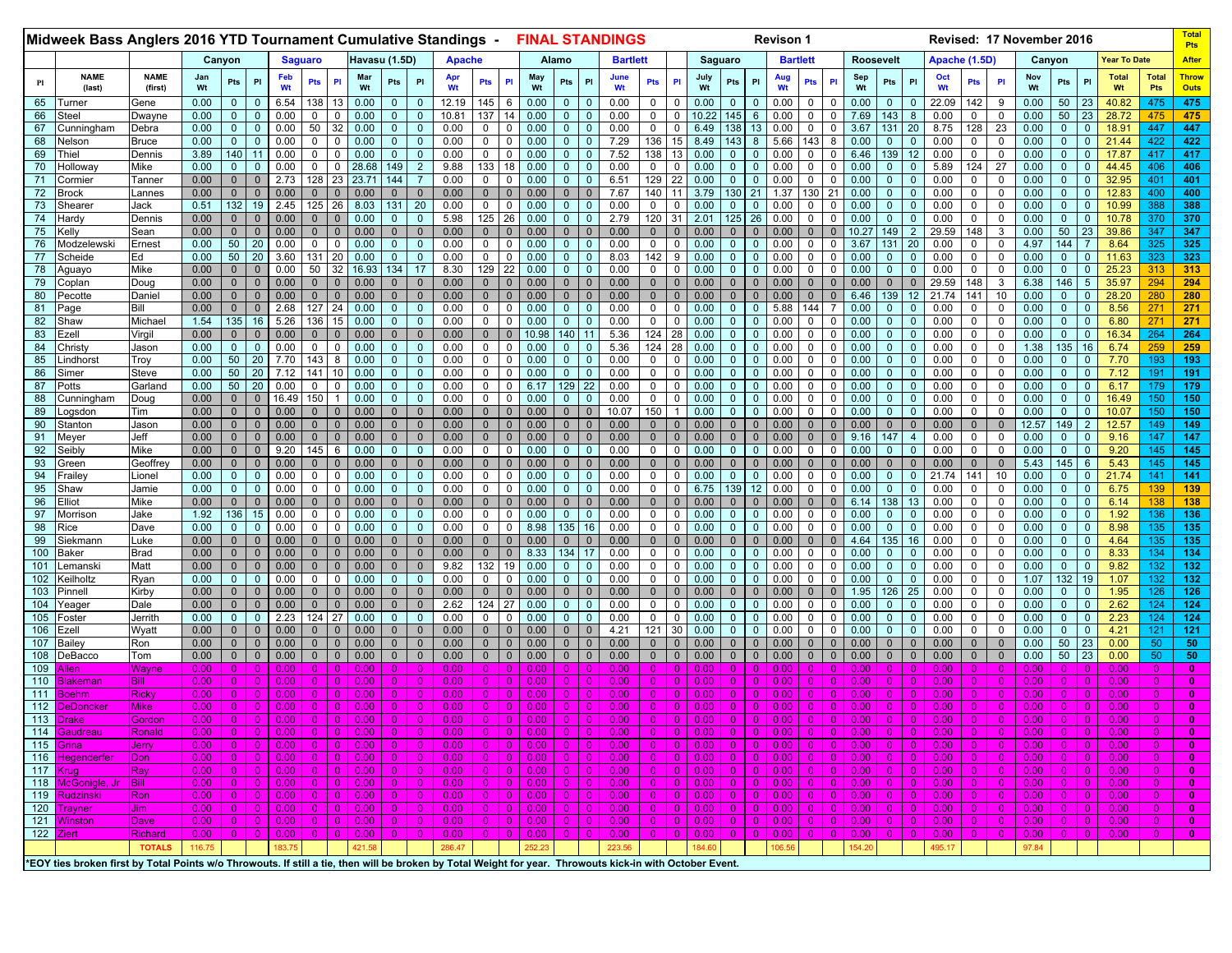|       | Midweek Bass Anglers 2016 YTD Tournament Cumulative Standings - FINAL STANDINGS                                                       |                        |                 |                |                        |                                                       |                |                 |                  |               |                  |                  |                                |     |                                                          |       |      |                 |                   |           |                                                |                      |                        | <b>Revison 1</b> |     |                        |          |                  |                  |               |               |                                    | Revised: 17 November 2016                    |     |                     |                            | <b>Total</b><br><b>Pts</b>     |
|-------|---------------------------------------------------------------------------------------------------------------------------------------|------------------------|-----------------|----------------|------------------------|-------------------------------------------------------|----------------|-----------------|------------------|---------------|------------------|------------------|--------------------------------|-----|----------------------------------------------------------|-------|------|-----------------|-------------------|-----------|------------------------------------------------|----------------------|------------------------|------------------|-----|------------------------|----------|------------------|------------------|---------------|---------------|------------------------------------|----------------------------------------------|-----|---------------------|----------------------------|--------------------------------|
|       |                                                                                                                                       |                        |                 | Canyon         |                        |                                                       | <b>Saguaro</b> |                 |                  | Havasu (1.5D) |                  | <b>Apache</b>    |                                |     |                                                          | Alamo |      | <b>Bartlett</b> |                   |           |                                                | Saguaro              |                        | <b>Bartlett</b>  |     |                        |          | <b>Roosevelt</b> |                  | Apache (1.5D) |               |                                    | Canyon                                       |     | Year To Date        |                            | <b>After</b>                   |
| Pl    | <b>NAME</b><br>(last)                                                                                                                 | <b>NAME</b><br>(first) | Jan<br>Wt       | Pts            | PI                     | Feb<br>Wt                                             | <b>Pts</b>     | P1              | Mar<br>Wt        | Pts           | P1               | Apr<br><b>Wt</b> | Pts                            | PI  | May<br>Wt                                                | Pts   | PI   | June<br>Wt      | Pts               | <b>PI</b> | July<br>Wt                                     | Pts                  | PI                     | Aug<br>Wt        | Pts | Sep<br><b>PI</b><br>Wt |          | Pts<br>P1        | Oct<br>Wt        | Pts           | P1            | Nov<br>Wt                          | Pts                                          | PI  | <b>Total</b><br>Wt  | <b>Total</b><br><b>Pts</b> | <b>Throw</b><br><b>Outs</b>    |
|       | 2016 % of Mbrs Fishing                                                                                                                |                        | 71%             |                |                        | 74%                                                   |                |                 | 42%              |               |                  | 61%              |                                |     | 59%                                                      |       |      | 61%             |                   |           | 54%                                            |                      |                        | 44%              |     |                        | 46%      |                  | 46%              |               |               | 48%                                |                                              |     |                     |                            | <b>Present Category Status</b> |
|       | # Fished / # Monthly Mbrs                                                                                                             |                        | 58 / 82         |                |                        | 68 / 92                                               |                |                 | 40 / 95          |               |                  | 60 / 98          |                                |     | 60 / 101                                                 |       |      | 64 / 105        |                   |           | 58 / 107                                       |                      |                        | 48 / 108         |     |                        | 53 / 114 |                  | 54 / 118         |               |               | 58 / 122                           |                                              |     | <b>Boater Catgy</b> | Gold                       |                                |
| 2016  | <b>LUNKER OF MONTH</b>                                                                                                                |                        | <b>ATHERTON</b> |                |                        | CUNNINGHAM                                            |                |                 | <b>HIRLEMANN</b> |               |                  | <b>IAND</b>      |                                |     | <b>ALAURIA</b>                                           |       |      | <b>GENTNER</b>  |                   |           | <b>CUNNINGHAM</b>                              |                      |                        | ASKAM            |     | KELLY                  |          |                  | <b>HIRLEMANN</b> |               |               | <b>BACA</b>                        |                                              |     | CO Categor          | <b>Blue</b>                |                                |
| Tmxs: |                                                                                                                                       | <b>LUNKER WEIGHT</b>   | 7.40            |                |                        | 6.45                                                  |                |                 | 5.52             |               |                  | 8.93             |                                |     | 4.30                                                     |       |      | 3.14            |                   |           | 5.25                                           |                      |                        | 2.36             |     | 3.93                   |          |                  | 8.18             |               |               | 6.56                               |                                              |     | No Category         | Pink                       |                                |
|       | Avg Wt per fish caught                                                                                                                |                        | 2.54            |                |                        | 2.11                                                  |                |                 | 2.59             |               |                  | 2.11             |                                |     | 2.10                                                     |       |      | 1.45            |                   |           | 1.78                                           |                      |                        | 1.22             |     |                        | 1.38     |                  | 2.36             |               |               | 1.60                               |                                              |     |                     | Gray                       |                                |
|       | Avg Wt per person fishing                                                                                                             |                        | 2.01            |                |                        | 2.70                                                  |                |                 | 10.54            |               |                  | 4.77             |                                |     | 5.25                                                     |       |      | 3.49            |                   |           | 3.18                                           |                      |                        | 2.22             |     | 2.91                   |          |                  | 9.17             |               |               | 1.69                               |                                              |     |                     |                            | Non Membership Months          |
|       | <b>STATISTICS OF INTEREST</b><br><b>Monthly Tmx Boats 2006</b>                                                                        |                        |                 |                | Jan<br>10 <sup>1</sup> |                                                       |                | Feb<br>12       |                  |               | <b>Mar</b><br>12 |                  |                                | Apr |                                                          |       | May  |                 |                   | Jun<br>-9 |                                                |                      | Jul<br>10 <sup>°</sup> |                  |     | Aug<br>10              |          | <b>Sep</b><br>14 |                  |               | Oct<br>13     |                                    |                                              | Nov |                     | <b>AVG # BOATS</b>         |                                |
|       | <b>Monthly Tmx Boats 2007</b>                                                                                                         |                        |                 |                | 15 <sup>15</sup>       |                                                       |                | 14 <sup>2</sup> |                  |               | 14               |                  |                                | 24  |                                                          |       |      |                 |                   | 22        |                                                |                      | 21                     |                  |     | $\overline{0}$         |          | 14               |                  |               | 18            |                                    |                                              |     | 11.73<br>16.45      |                            |                                |
|       | <b>Monthly Tmx Boats 2008</b>                                                                                                         |                        |                 |                | 15 <sub>15</sub>       |                                                       |                | 20              |                  |               | 20               |                  |                                | 22  |                                                          |       |      |                 |                   | 17        |                                                |                      | 15                     |                  |     | $\overline{0}$         |          | 14               |                  |               | 19            |                                    |                                              |     | 16.27               |                            |                                |
|       | <b>Monthly Tmx Boats 2009</b>                                                                                                         |                        |                 |                | 17                     |                                                       |                | 19              |                  |               | 19               |                  |                                |     |                                                          |       |      |                 |                   |           |                                                |                      | 22                     |                  |     | 20                     |          | 21               |                  |               | 19            |                                    |                                              |     | 20.55               |                            |                                |
|       | <b>Monthly Tmx Boats 2010</b>                                                                                                         |                        |                 |                | 22                     |                                                       |                | 24              |                  |               | 24               |                  |                                |     |                                                          |       |      |                 |                   | 15        |                                                |                      | 13                     |                  |     | 17                     |          | 13               |                  |               | 19            |                                    |                                              |     | 19.00               |                            |                                |
|       | <b>Monthly Tmx Boats 2011</b>                                                                                                         |                        |                 |                | 23                     |                                                       |                | 22              |                  |               | 22               |                  |                                | 22  |                                                          |       |      |                 |                   | 17        |                                                |                      | 14                     |                  |     | 18                     |          | 16               |                  |               | 23            |                                    |                                              |     | 20.45               |                            |                                |
|       | <b>Monthly Tmx Boats 2012</b>                                                                                                         |                        |                 |                | 27                     |                                                       |                | 22              |                  |               | 22               |                  |                                | 23  |                                                          |       |      |                 |                   | 18        |                                                |                      | 18                     |                  |     | 22                     |          | 24               |                  |               | 20            |                                    |                                              |     | 21.45               |                            |                                |
|       | <b>Monthly Tmx Boats 2013</b>                                                                                                         |                        |                 |                | 14                     |                                                       |                | 21              |                  |               | 21               |                  |                                |     |                                                          |       |      |                 |                   | 13        |                                                |                      | 20                     |                  |     | 19                     |          | 19               |                  |               | 12            |                                    |                                              |     | 18.00               |                            |                                |
|       | <b>Monthly Tmx Boats 2014</b>                                                                                                         |                        |                 |                | 26                     |                                                       |                | 22              |                  |               | 19               |                  |                                |     |                                                          |       |      |                 |                   | 21        |                                                |                      | 26                     |                  |     | 28                     |          | 19               |                  |               | 21            |                                    |                                              |     | 22.55               |                            |                                |
|       | <b>Monthly Tmx Boats 2015</b>                                                                                                         |                        |                 |                | 24                     |                                                       |                | 30              |                  |               | 20               |                  |                                |     |                                                          |       |      |                 |                   | 25        |                                                |                      | 24                     |                  |     | 28                     |          | 24               |                  |               | 23            |                                    |                                              |     | 25.18               |                            |                                |
|       | <b>Monthly Tmx Boats 2016</b>                                                                                                         |                        |                 |                | 29                     |                                                       |                |                 |                  |               | 20               |                  |                                |     |                                                          |       |      |                 |                   | 32        |                                                |                      | 29                     |                  |     | 24                     |          | 27               |                  |               | 27            |                                    |                                              |     | 27.82               |                            |                                |
| 2006  | History - End of Year Awards - Awards presented for the first time in 2006 at awards dinner on January 10, 2007<br>Angler of the Year |                        |                 | <b>PI</b>      |                        | <b>Boater of the Year</b>                             |                |                 |                  |               |                  |                  | PI.                            |     | Non Boater of the Year                                   |       |      |                 |                   |           | <b>Lunker of the Year</b>                      |                      |                        |                  |     |                        |          |                  |                  |               | <b>Winner</b> |                                    | <b>History of Angler of the Year Winners</b> |     |                     |                            |                                |
|       | Terry Tassin ( Points 1322)                                                                                                           |                        |                 | $\mathbf{1}$   |                        | <b>Terry Tassin [Points 1322]</b>                     |                |                 |                  |               |                  |                  |                                |     | Lionel Frailey (Pts 1312)                                |       |      |                 | <b>WN</b>         |           |                                                | <b>Steve Plimley</b> |                        |                  |     |                        |          |                  | Year<br>2006     |               |               | <b>Terry Tassin</b>                |                                              |     |                     |                            |                                |
|       | At Dinner on 10 Jan 2007                                                                                                              |                        |                 |                |                        |                                                       |                |                 |                  |               |                  |                  |                                |     |                                                          |       |      |                 | Wt                |           | 6.80 lb                                        |                      |                        |                  |     |                        |          |                  | 2007             |               |               | <b>Terry Tassin</b>                |                                              |     |                     |                            |                                |
|       | <b>TOTAL ATTENDING: 44</b>                                                                                                            |                        |                 |                |                        |                                                       |                |                 |                  |               |                  |                  |                                |     |                                                          |       |      |                 | Lake              |           | Pleasant - April 2006                          |                      |                        |                  |     |                        |          |                  | 2008             |               |               | <b>Steve Cook</b>                  |                                              |     |                     |                            |                                |
|       |                                                                                                                                       |                        |                 |                |                        |                                                       |                |                 |                  |               |                  |                  |                                |     |                                                          |       |      |                 |                   |           |                                                |                      |                        |                  |     |                        |          |                  | 2009             |               |               | <b>Mike Richter</b>                |                                              |     |                     |                            |                                |
| 2007  | <b>Angler of the Year</b>                                                                                                             |                        |                 | <b>PI</b>      |                        | <b>Boater of the Year</b>                             |                |                 |                  |               |                  |                  | PI                             |     | <b>Non Boater of the Year</b>                            |       |      |                 |                   |           | <b>Lunker of the Year</b>                      |                      |                        |                  |     |                        |          |                  | 2010             |               |               | <b>Daniel Elias</b>                |                                              |     |                     |                            |                                |
|       | Terry Tassin (Points 1165)                                                                                                            |                        |                 |                |                        | <b>Terry Tassin [Points 1165]</b>                     |                |                 |                  |               |                  |                  |                                |     | Tim Wood (Pts 1161)                                      |       |      |                 | <b>WN</b>         |           |                                                | <b>Tim Wood</b>      |                        |                  |     |                        |          |                  | 2011             |               |               | Jeff Martineau                     |                                              |     |                     |                            |                                |
|       | At Dinner on 9 Jan 2008                                                                                                               |                        |                 |                |                        |                                                       |                |                 |                  |               |                  |                  |                                |     |                                                          |       |      |                 | Wt                |           | 6.90 lb                                        |                      |                        |                  |     |                        |          |                  | 2012             |               |               | <b>Paul Cormany</b>                |                                              |     |                     |                            |                                |
|       | <b>TOTAL ATTENDING: 56</b>                                                                                                            |                        |                 |                |                        |                                                       |                |                 |                  |               |                  |                  |                                |     |                                                          |       |      |                 | Lake              |           | Pleasant - July 2007                           |                      |                        |                  |     |                        |          |                  | 2013             |               |               | <b>Paul Cormany</b>                |                                              |     |                     |                            |                                |
| 2008  | <b>Angler of the Year</b>                                                                                                             |                        |                 | PI             |                        | <b>Boater of the Year</b>                             |                |                 |                  |               |                  |                  | <b>PI</b>                      |     | Non Boater of the Year                                   |       |      |                 |                   |           | Lunker of the Year                             |                      |                        |                  |     |                        |          |                  | 2014<br>2015     |               |               | Lou Hirlemann<br><b>Rick Brown</b> |                                              |     |                     |                            |                                |
|       | Steve Cook (Points 1176)                                                                                                              |                        |                 |                |                        | Lew Southard [Points 1169]                            |                |                 |                  |               |                  |                  |                                |     | <b>Steve Cook [Points 1176]</b>                          |       |      |                 | <b>WN</b>         |           | <b>Lewis (Lew) Southard</b>                    |                      |                        |                  |     |                        |          |                  | 2016             |               |               | <b>Rick Brown</b>                  |                                              |     |                     |                            |                                |
|       | At Dinner on 14 Jan 2009                                                                                                              |                        |                 | $\overline{2}$ |                        | Mike Richter [Points 1160]                            |                |                 |                  |               |                  |                  | $2^{\circ}$                    |     | Charlie Ferrell [Pts 1151]                               |       |      |                 | Wt                |           | 6.12 lb                                        |                      |                        |                  |     |                        |          |                  | 2017             |               |               |                                    |                                              |     |                     |                            |                                |
|       | <b>TOTAL ATTENDING: 60</b>                                                                                                            |                        |                 | 3              |                        | <b>Rick Brown [Points 1159]</b>                       |                |                 |                  |               |                  |                  | 3                              |     | <b>Mark Durben [Pts1140]</b>                             |       |      |                 | Lake              |           | Alamo - April 2008                             |                      |                        |                  |     |                        |          |                  | 2018             |               |               |                                    |                                              |     |                     |                            |                                |
|       |                                                                                                                                       |                        |                 |                |                        |                                                       |                |                 |                  |               |                  |                  |                                |     |                                                          |       |      |                 |                   |           |                                                |                      |                        |                  |     |                        |          |                  | 2019             |               |               |                                    |                                              |     |                     |                            |                                |
| 2009  | <b>Angler of the Year</b><br>Mike Richter (Points 1313)                                                                               |                        |                 | PI             |                        | <b>Boater of the Year</b>                             |                |                 |                  |               |                  |                  | <b>PI</b>                      |     | Non Boater of the Year<br><b>Howard Thomas [Pts1303]</b> |       |      |                 | <b>WN</b>         |           | <b>Lunker of the Year</b><br><b>Jamie Shaw</b> |                      |                        |                  |     |                        |          |                  | 2020<br>2021     |               |               |                                    |                                              |     |                     |                            |                                |
|       | At Dinner on 13 Jan 2010                                                                                                              |                        |                 | $\overline{2}$ |                        | Rick Brown [Points 1313]<br>Lew Southard {Points 1303 |                |                 |                  |               |                  |                  | $2^{\circ}$                    |     | Sean Ballard [Pts 1287]                                  |       |      |                 | Wt                |           | 7.46 lb                                        |                      |                        |                  |     |                        |          |                  |                  |               |               |                                    |                                              |     |                     |                            |                                |
|       | <b>TOTAL ATTENDING: 80</b>                                                                                                            |                        |                 | 3              |                        | Richie Rojas {Points 1289]                            |                |                 |                  |               |                  |                  | 3                              |     | Pete Kirberg [Pts 1286]                                  |       |      |                 | Lake              |           | Pleasant - June 2009                           |                      |                        |                  |     |                        |          |                  |                  |               |               |                                    |                                              |     |                     |                            |                                |
|       |                                                                                                                                       |                        |                 |                |                        |                                                       |                |                 |                  |               |                  |                  |                                |     |                                                          |       |      |                 |                   |           |                                                |                      |                        |                  |     |                        |          |                  |                  |               |               |                                    |                                              |     |                     |                            |                                |
| 2010  | <b>Angler of the Year</b>                                                                                                             |                        |                 | <b>PI</b>      |                        | <b>Boater of the Year</b>                             |                |                 |                  |               |                  |                  | PI.                            |     | <b>Non Boater of the Year</b>                            |       |      |                 |                   |           | <b>Lunker of the Year</b>                      |                      |                        |                  |     |                        |          |                  |                  |               |               |                                    |                                              |     |                     |                            |                                |
|       | Daniel Elias (Points 1315)                                                                                                            |                        |                 | $\mathbf{1}$   |                        | Tony Medina [1314]                                    |                |                 |                  |               |                  |                  |                                |     | <b>Butch Nessline [1311]</b>                             |       |      |                 | <b>WN</b>         |           | Lou Hirlemann                                  |                      |                        |                  |     |                        |          |                  |                  |               |               |                                    |                                              |     |                     |                            |                                |
|       | At Dinner on 12 Jan 2011                                                                                                              |                        |                 | $\overline{2}$ |                        | Steve Cook [1310]<br>Paul Cormany [1300]              |                |                 |                  |               |                  |                  | $2^{\circ}$                    |     | Howard Thomas [1306]                                     |       |      |                 | Wt<br>Lake        |           | 5.57 lb                                        |                      |                        |                  |     |                        |          |                  |                  |               |               |                                    |                                              |     |                     |                            |                                |
|       | <b>TOTAL ATTENDING: 87</b>                                                                                                            |                        |                 |                |                        |                                                       |                |                 |                  |               |                  |                  | 3 <sup>2</sup>                 |     | Gary Grimes [1296]                                       |       |      |                 |                   |           | Havasu - March 2010                            |                      |                        |                  |     |                        |          |                  |                  |               |               |                                    |                                              |     |                     |                            |                                |
| 2011  | <b>Angler of the Year</b>                                                                                                             |                        |                 | PI             |                        | <b>Boater of the Year</b>                             |                |                 |                  |               |                  |                  | PI.                            |     | Non Boater of the Year                                   |       |      |                 |                   |           | <b>Lunker of the Year</b>                      |                      |                        |                  |     |                        |          |                  |                  |               |               |                                    |                                              |     |                     |                            |                                |
|       | <b>Jeff Martineau (Points 1335)</b>                                                                                                   |                        |                 | $\mathbf{1}$   |                        | Daniel Elias [1308]                                   |                |                 |                  |               |                  |                  |                                |     | Ernie Arvizu [1310]                                      |       |      |                 | <b>WN</b>         |           |                                                | <b>Mark Poe</b>      |                        |                  |     |                        |          |                  |                  |               |               |                                    |                                              |     |                     |                            |                                |
|       | At Dinner on 11 Jan 2012                                                                                                              |                        |                 | $\overline{2}$ |                        | Jamie Shaw [1306]                                     |                |                 |                  |               |                  |                  | $\overline{2}$                 |     | Mark Durben [1281]                                       |       |      |                 | Wt                |           | 8.64 lb                                        |                      |                        |                  |     |                        |          |                  |                  |               |               |                                    |                                              |     |                     |                            |                                |
|       | <b>TOTAL ATTENDING: 82</b><br>$\mathbf{3}$<br>Paul Cormany [1289]                                                                     |                        |                 |                |                        |                                                       |                |                 |                  |               | 3                |                  | <b>Richard Lapointe [1270]</b> |     |                                                          |       | Lake |                 | Apache - May 2011 |           |                                                |                      |                        |                  |     |                        |          |                  |                  |               |               |                                    |                                              |     |                     |                            |                                |
| 2012  | <b>Angler of the Year</b>                                                                                                             |                        |                 | PI             |                        | <b>Boater of the Year</b>                             |                |                 |                  |               |                  |                  | PI                             |     | Non Boater of the Year                                   |       |      |                 |                   |           | Lunker of the Year                             |                      |                        |                  |     |                        |          |                  |                  |               |               |                                    |                                              |     |                     |                            |                                |
|       | Paul Cormany (1324 Points)                                                                                                            |                        |                 |                |                        | Rick Brown [1315 Points]                              |                |                 |                  |               |                  |                  |                                |     | Ken Buvala [1277 Pts ]                                   |       |      |                 | <b>WN</b>         |           | <b>Paul Cormany</b>                            |                      |                        |                  |     |                        |          |                  |                  |               |               |                                    |                                              |     |                     |                            |                                |
|       | At Dinner on 9 Jan 2013                                                                                                               |                        |                 | $\overline{2}$ |                        | Neil Burns [1314 Points]                              |                |                 |                  |               |                  |                  | $2^{\circ}$                    |     | Sean Ballard [1271 Pts]                                  |       |      |                 | Wt                |           |                                                | $11.34$ lb           |                        |                  |     |                        |          |                  |                  |               |               |                                    |                                              |     |                     |                            |                                |
|       | <b>TOTAL ATTENDING: 70</b>                                                                                                            |                        |                 | 3              |                        | Tony Medina [1298 Points]                             |                |                 |                  |               |                  |                  | 3                              |     | John Milkint [1269 Pts ]                                 |       |      |                 | Lake              |           | Roosevelt - February 2012                      |                      |                        |                  |     |                        |          |                  |                  |               |               |                                    |                                              |     |                     |                            |                                |
| 2013  | <b>Angler of the Year</b>                                                                                                             |                        |                 | PI             |                        | <b>Boater of the Year</b>                             |                |                 |                  |               |                  |                  | PI.                            |     | <b>Co-Angler of the Year</b>                             |       |      |                 |                   |           | <b>Lunker of the Year</b>                      |                      |                        |                  |     |                        |          |                  |                  |               |               |                                    |                                              |     |                     |                            |                                |
|       | Paul Cormany (1322 Points                                                                                                             |                        |                 | $\mathbf{1}$   |                        | Jerry Askam [1311]                                    |                |                 |                  |               |                  |                  |                                |     | Gary Martlage [1304]                                     |       |      |                 | <b>WN</b>         |           |                                                | <b>Jeff Mabry</b>    |                        |                  |     |                        |          |                  |                  |               |               |                                    |                                              |     |                     |                            |                                |
|       | At Dinner on 8 Jan 2014                                                                                                               |                        |                 | $\overline{2}$ |                        | Mike Edgar [1295]                                     |                |                 |                  |               |                  |                  |                                |     | 2 Mark Royal [1294]                                      |       |      |                 | Wt                |           |                                                | 8.34 lb              |                        |                  |     |                        |          |                  |                  |               |               |                                    |                                              |     |                     |                            |                                |
|       |                                                                                                                                       |                        |                 |                |                        |                                                       |                |                 |                  |               |                  |                  |                                |     |                                                          |       |      |                 |                   |           |                                                |                      |                        |                  |     |                        |          |                  |                  |               |               |                                    |                                              |     |                     |                            |                                |